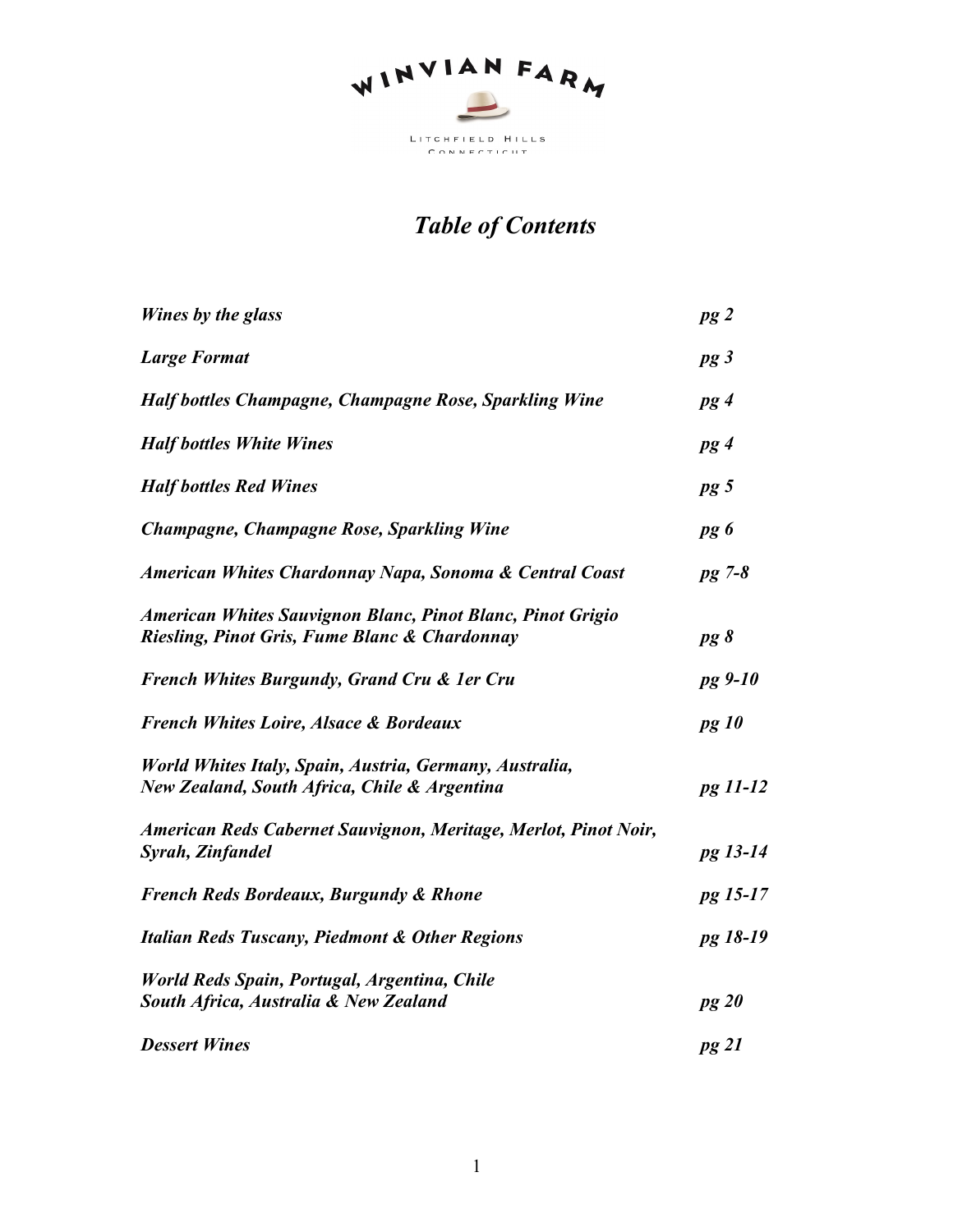

# *Wines by the glass*

*Sparkling*

| Villa degli Olmi, Prosecco    | (Veneto)               | N V  | \$15 |
|-------------------------------|------------------------|------|------|
|                               | <i>Champagne</i>       |      |      |
| Veuve Clicquot, Ponsardin     |                        | N V  | \$25 |
|                               | <i>Whites</i>          |      |      |
| Three Brooms, Sauvignon Blanc | (Marlborough)          | 2020 | \$15 |
| Nielson by Byron, Chardonnay  | (Santa Barbara County) | 2019 | \$15 |

| Sant'Elena, Pinot Grigio | (Fruili) | 2017 | \$15 |
|--------------------------|----------|------|------|

#### *Reds*

| Boen, Pinot Noir | (Santa Barbara, Monterey, Sonoma Counties) 2019 |           |      | \$15        |
|------------------|-------------------------------------------------|-----------|------|-------------|
|                  | Piattelli Vineyard, Premium Reserve, Malbec     | (Mendoza) | 2020 | <i>S</i> 15 |
|                  | Don Tomasi, Cabernet Nero D'Avola Blend         | (Sicily)  | 2013 | \$15        |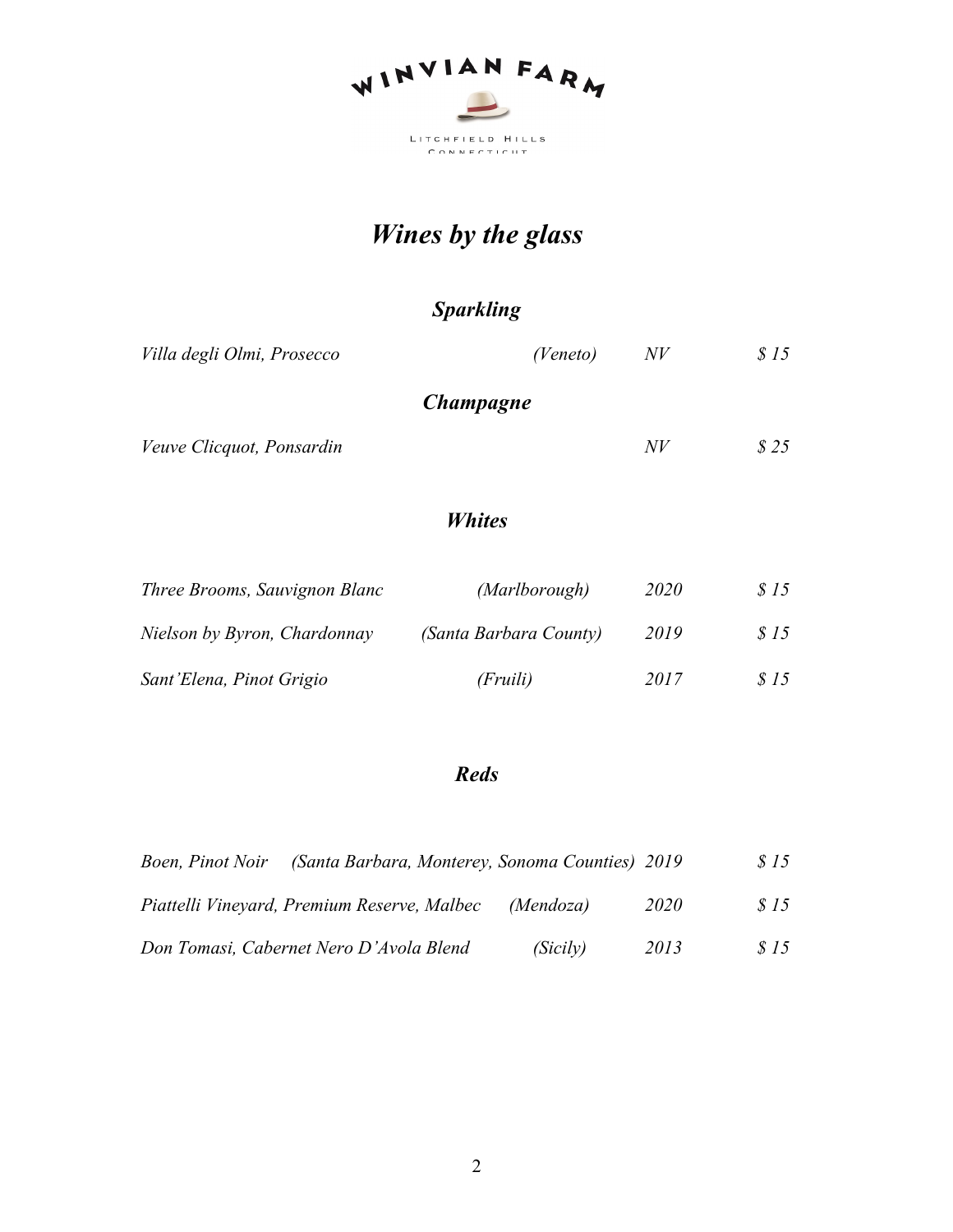

# *Large Format*

## *America*

#### *Bin*

| 4001 Chateau Montelena, Cabernet Sauvignon        | <i>1.5LT</i> | 1983 | <i>S 650</i> |
|---------------------------------------------------|--------------|------|--------------|
| X4001 Chateau Montelena, Cabernet Sauvignon 1.5LT |              | 1990 | <i>S 600</i> |
| 4002 Chateau Montelena, Cabernet Sauvignon 1.5LT  |              | 1992 | \$580        |

# *French*

## *Bordeaux*

| 4007 Chateau Pavie | 1.5LT | 2004 | \$1,500 |
|--------------------|-------|------|---------|
|                    |       |      |         |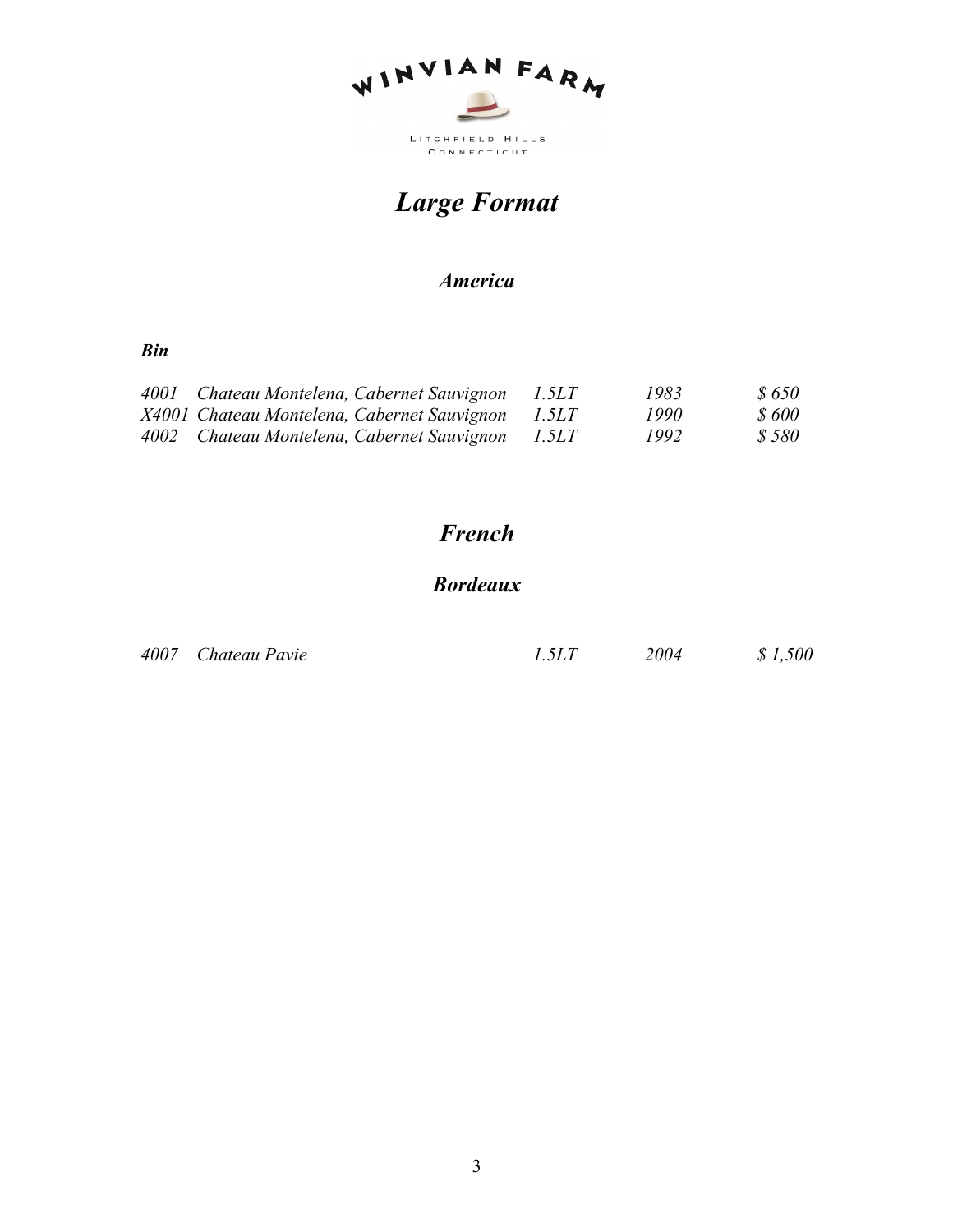

# *Half Bottles*

#### *Champagne*

#### *Bin*

| 2003 Laurent-Perrier, La Cuveé, Brut | NV  | S 65         |
|--------------------------------------|-----|--------------|
| 2004 Louis Roederer, Brut Premier    | NV  | S 75         |
| 2007 Bollinger, Special Cuvée        | N V | <i>S</i> 105 |

#### *White*

| 2020 Henri Bourgeois, Sancerre               | (Loire)    | 2019 | \$40         |
|----------------------------------------------|------------|------|--------------|
| 2021 Simonnet-Febvre, Chablis                | (Burgundy) | 2019 | \$35         |
| 2022 Willm, Riesling Reserve                 | (Alsace)   | 2019 | \$35         |
| 2023 Zind-Humbrecht, Clos Jebsal, Pinot Gris | (Alsace)   | 2015 | \$105        |
| 2024 Louis Latour, Meursault                 | (Burgundy) | 2018 | <i>s</i> 110 |
| 2025 Duckhorn Vineyards, Chardonnay          | (Napa)     | 2018 | \$45         |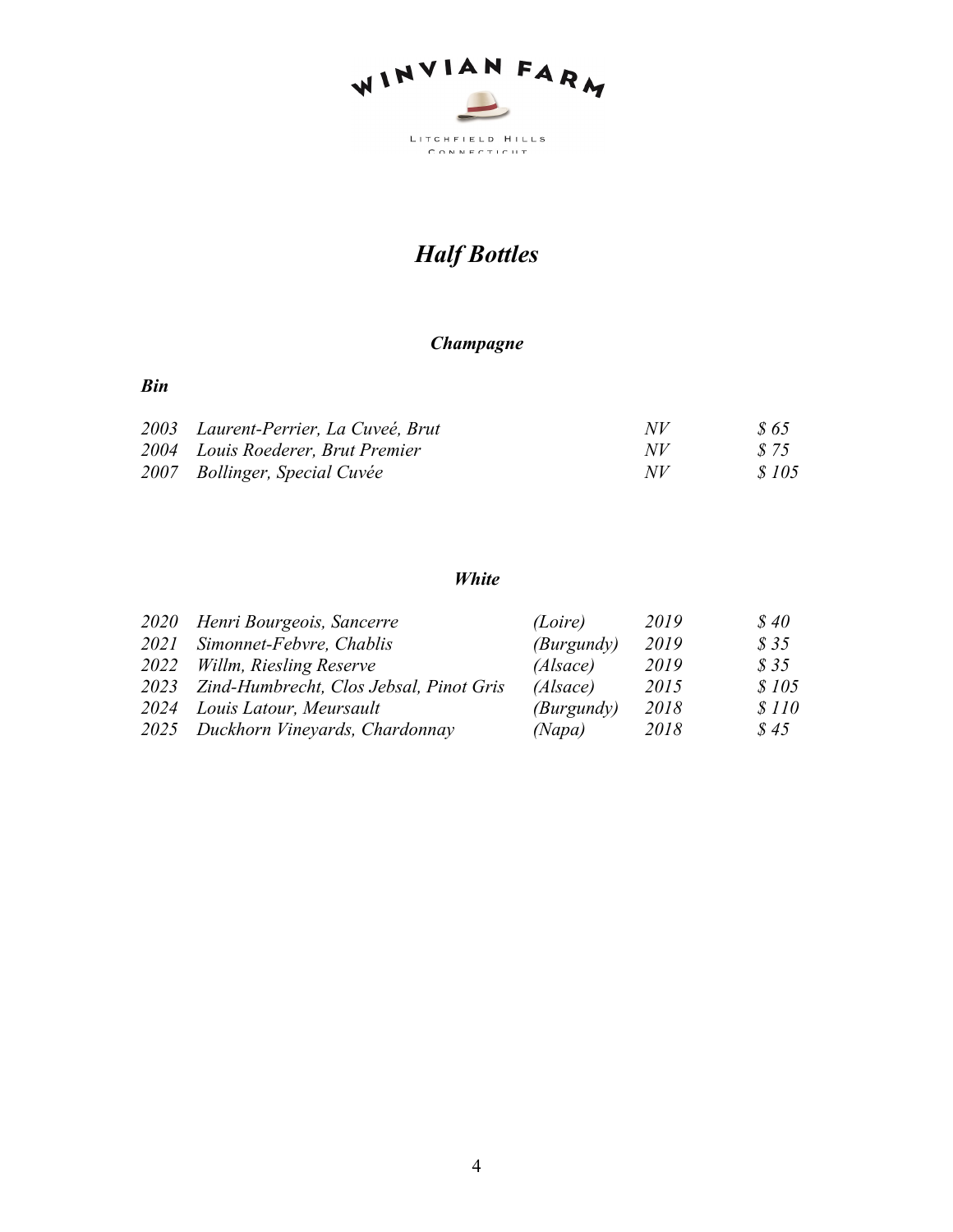

# *Half Bottles*

#### *Red*

| 3020 | E. Guigal, Châteauneuf du Pape        | (Rhone)            | 2017 | \$65        |
|------|---------------------------------------|--------------------|------|-------------|
| 3030 | Clos des Menuts. Saint Emilion        | <i>(Bordeaux)</i>  | 2016 | <b>\$60</b> |
| 3031 | L'Esprit de Chevalier, Pessac-Léognan | (Brodeaux)         | 2018 | \$65        |
| 3040 | Cantina Terre del Barolo, Barolo      | (Piedmont)         | 2015 | \$50        |
| 3045 | La Lecciaia, Brunello di Montalcino   | (Tuscany)          | 2015 | \$65        |
| 3083 | Araujo, Eisele Vineyard, Cabernet     | (Napa Valley) 2009 |      | \$330       |
| 3084 | Opus One, Meritage                    | (Napa Valley) 2018 |      | \$400       |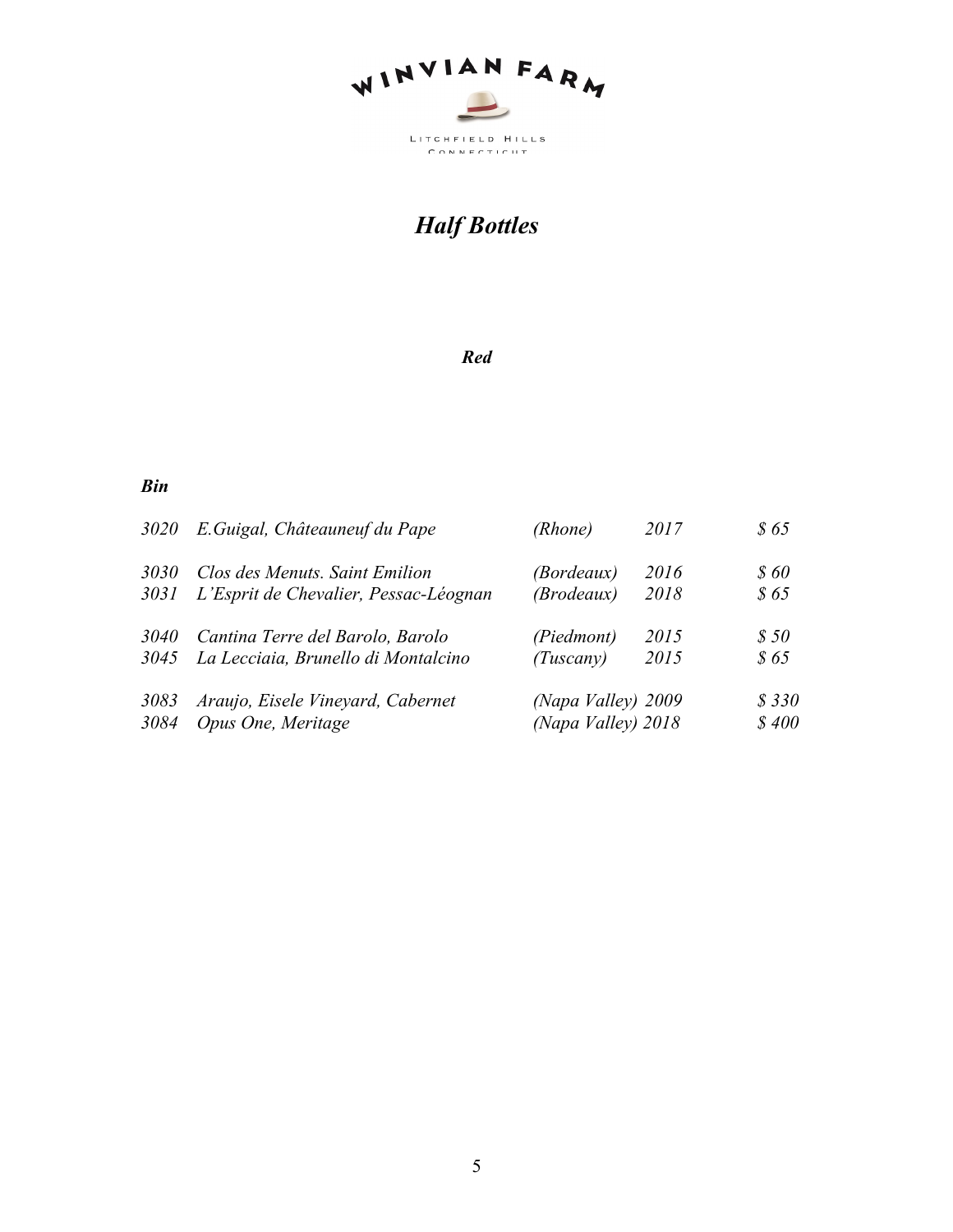

# *Champagne & Sparkling*

#### *Bin*

| $\boldsymbol{l}$ | Pommery, Cuvee Louise                            | 1995 | \$550  |
|------------------|--------------------------------------------------|------|--------|
| 6                | Delamotte, Brut                                  | N V  | \$130  |
| $\mathcal{I}$    | Louis Roederer, Collection 242                   | N V  | \$140  |
| 8                | Louis Roederer, Cristal                          | 2003 | \$600  |
| 10               | Veuve Clicquot, Ponsardin                        | N V  | \$125  |
| 12               | André Clouet, Brut Grande Reserve                | N V  | \$110  |
| 13               | Laurent-Perrier, Millésime Brut                  | 2008 | \$190  |
| 14               | Krug, Vintage                                    | 2003 | \$600  |
| XI4              | Krug, Vintage                                    | 2004 | \$650  |
| 15               | Krug, Clos du Mesnil                             | 1995 | \$2500 |
| 17               | Taittinger, Comtes de Champagne, Blanc de Blancs | 2007 | \$450  |

#### *Rosè*

| <i>20</i> | <i>Veuve Clicquot, Rosé</i> | N V | \$180 |
|-----------|-----------------------------|-----|-------|
| 23        | Laurent-Perrier, Cuvée Rosé | NV  | \$210 |

## *Sparkling*

|  | 34 |  | Giulio Ferrari, Trento Extra Brut Riserva del Fondatore 2007 |  | \$300 |
|--|----|--|--------------------------------------------------------------|--|-------|
|--|----|--|--------------------------------------------------------------|--|-------|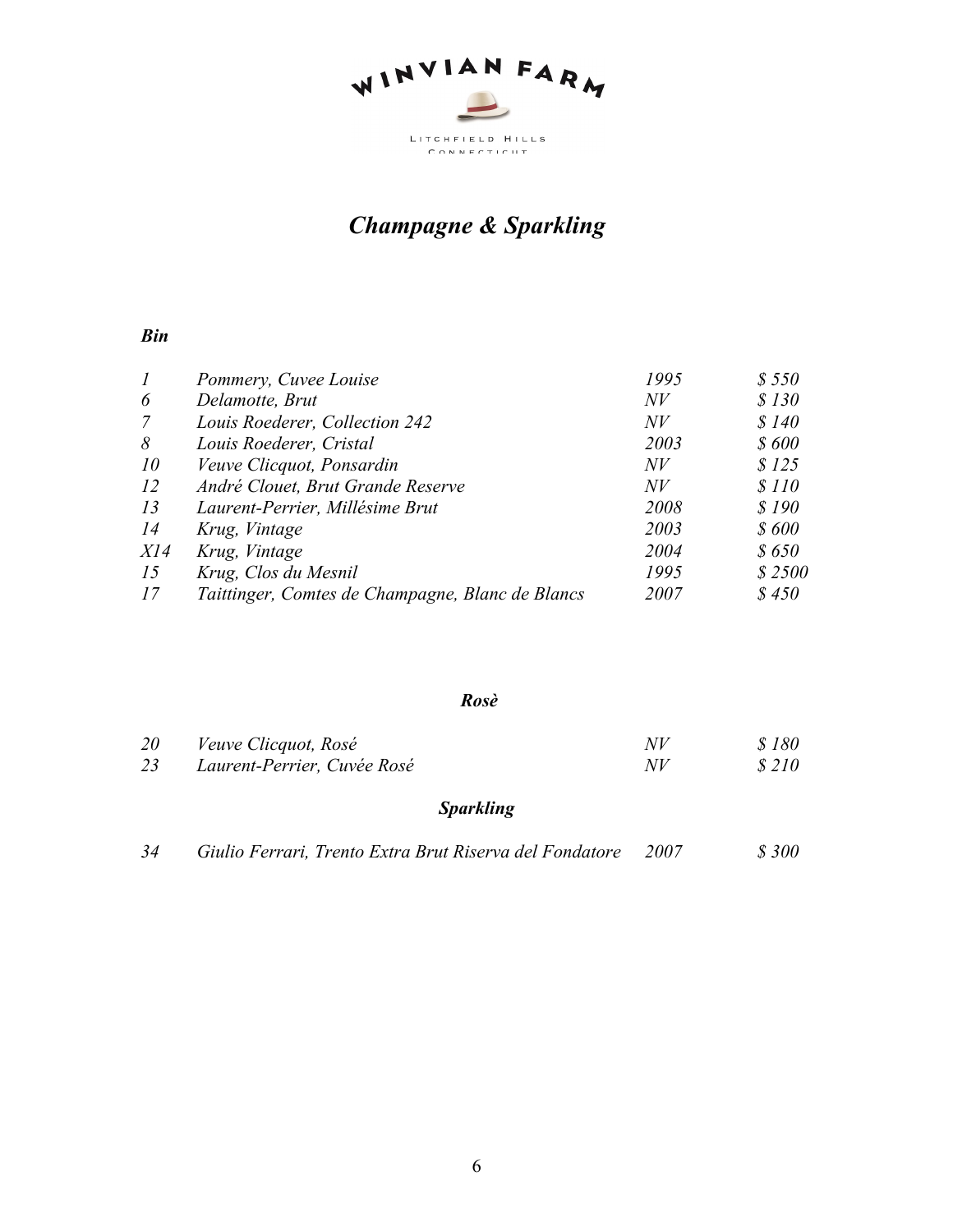

# *American White*

#### *Chardonnay*

#### *Napa*

*Bin*

| <i>100</i> | Ramey "Hudson"           | (Napa) | 2011        | \$140 |
|------------|--------------------------|--------|-------------|-------|
| 102        | Two Four Eight Zero, HDV | (Napa) | 2006        | \$135 |
| 106        | RouteStock, Carneros     | (Napa) | <i>2020</i> | S 55  |

#### *Sonoma*

| 112        | Dumol, Wester Reach      | (Russian River) | 2019 | \$130 |
|------------|--------------------------|-----------------|------|-------|
| 113        | Arista                   | (Russian River) | 2018 | \$150 |
| 114        | Aubert                   | (Russian River) | 2019 | \$230 |
| <i>129</i> | Ramey, Fort Ross-Seaview | (Sonoma Coast)  | 2018 | \$90  |
| <i>130</i> | <i>Fort Ross</i>         | (Sonoma Coast)  | 2006 | \$70  |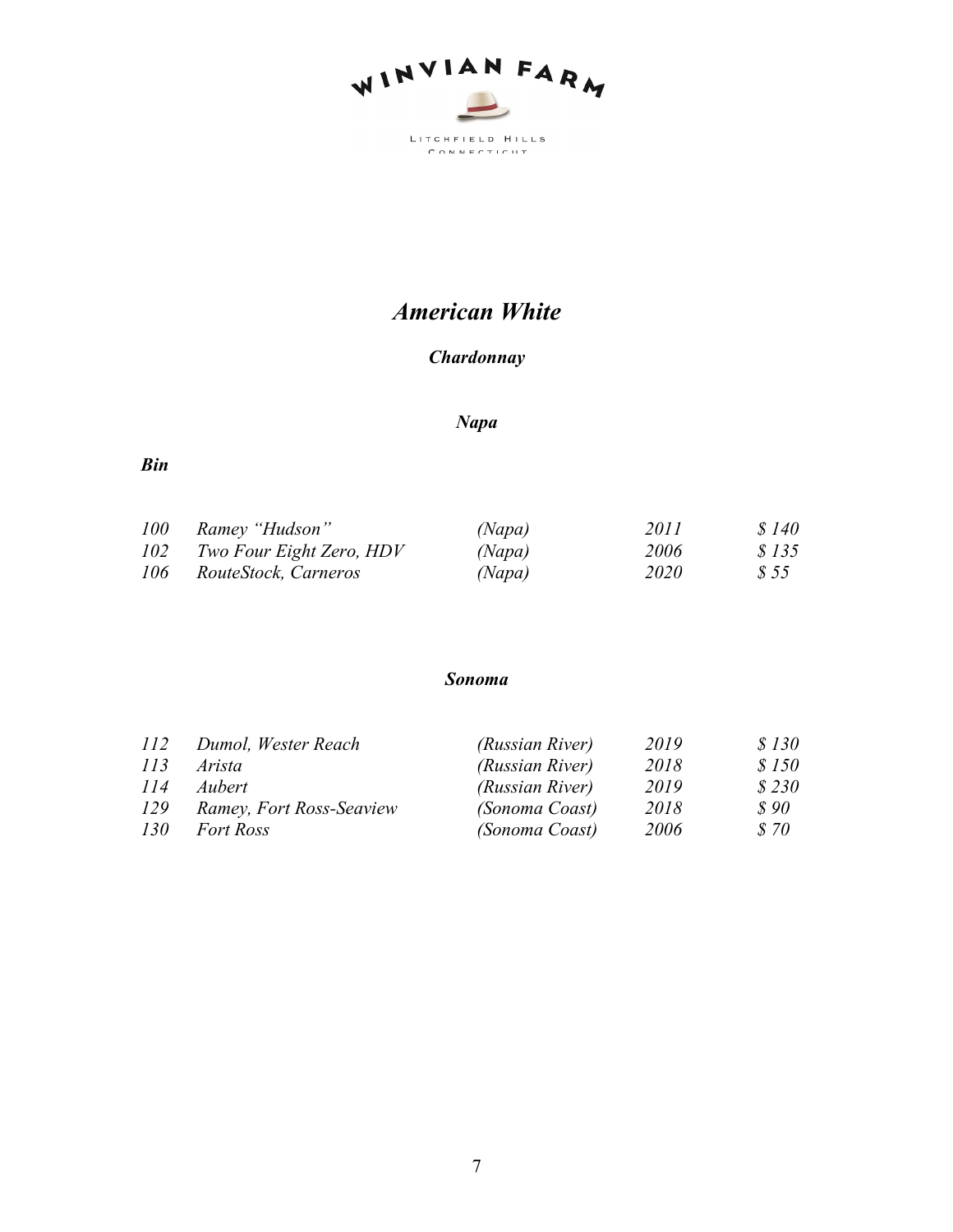

## *American White*

#### *Other American White*

| 140 | Deovlet, Chardonnay              | (Santa Barbara County) | 2018 | \$75        |
|-----|----------------------------------|------------------------|------|-------------|
| 145 | Calera, Chardonnay               | (Mt Harlan)            | 2017 | \$120       |
| 146 | Duckhorn, Sauvignon Blanc        | (Napa)                 | 2019 | <i>S</i> 65 |
| 147 | Cakebread, Sauvignon Blanc       | (Napa)                 | 2019 | \$80        |
| 148 | Kenzo Estate, Sauvignon Blanc    | (Napa)                 | 2012 | \$220       |
| 149 | Lutum, Chardonnay                | (Santa Rita Hills)     | 2014 | \$125       |
| 152 | Gloria's Old Vines, Chardonnay   | (Mendocino)            | 2014 | \$45        |
| 155 | Lingua Franca, Bunker Hill       | (Willamette Valley)    | 2017 | \$120       |
| 157 | Domaine Serene, Evenstad Reserve | (Dundee Hills)         | 2013 | \$135       |
| 158 | Gran Moraine, Chardonnay         | (Yamhill-Carlton)      | 2016 | \$100       |
| 160 | DeLille Cellars, Chaleur Blanc   | (Columbia Valley)      | 2015 | \$95        |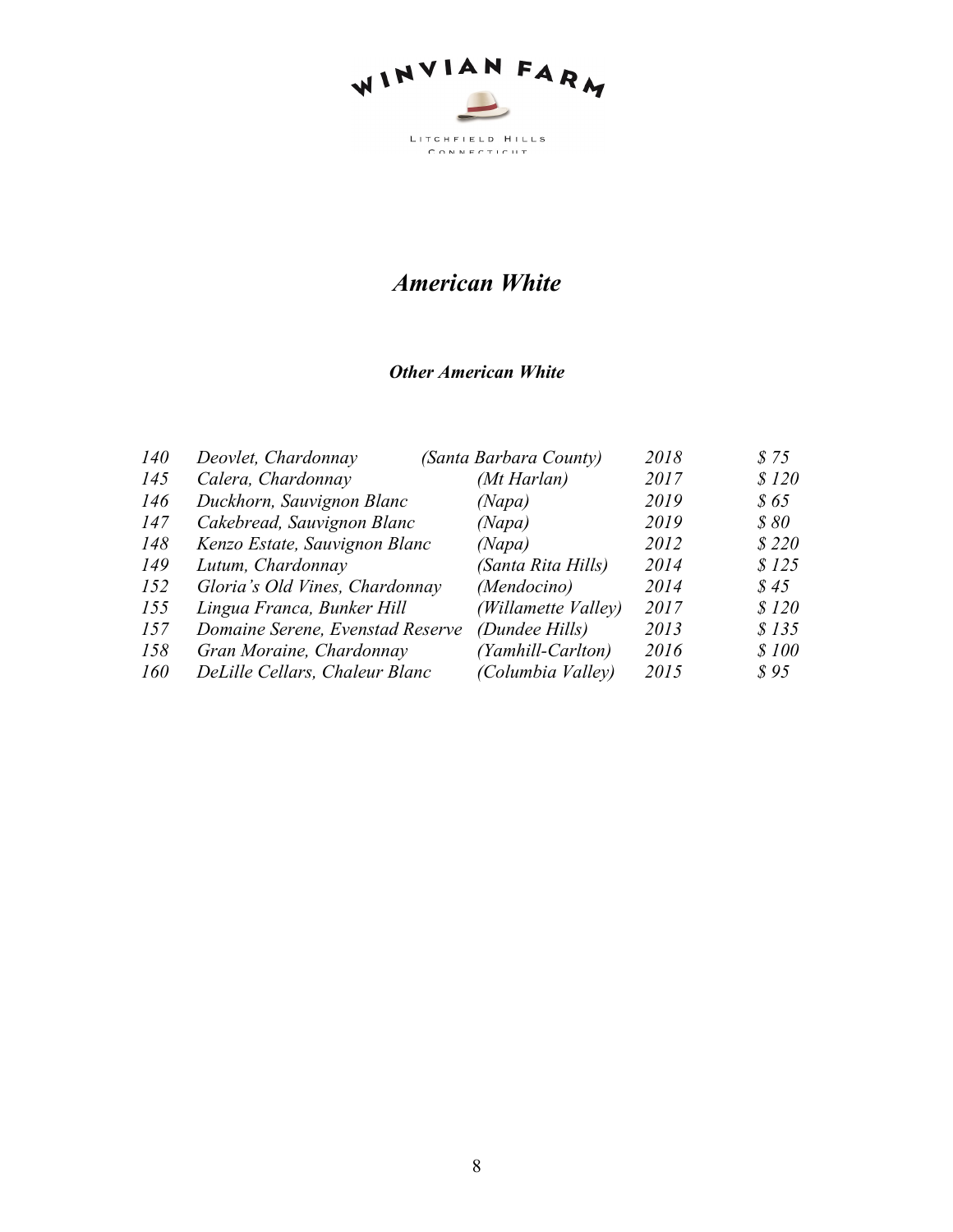

# *French White*

#### *Burgundy*

#### *Grand Cru*

#### *Bin*

| 162 | Domaine Ramonet, Batard-Montrachet      | 1998        | \$600         |
|-----|-----------------------------------------|-------------|---------------|
|     | X162 Domaine Ramonet, Batard-Montrachet | 1997        | <i>\$</i> 600 |
| 166 | Jean Marc Morey, Batard-Montrachet      | <i>2001</i> | <i>S</i> 400  |
| 168 | Joseph Drouhin, Montrachet              | 1997        | <i>S</i> 620  |
| 169 | Louis Latour, Batard-Montrachet         | 2017        | <i>S</i> 650  |

#### *1er Cru*

| 171 | Domaine Fleuvot-Larose, Chassagne Montrachet, Morgeot 2018 |      | \$150 |
|-----|------------------------------------------------------------|------|-------|
| 173 | Louis Latour, Chassagne-Montrachet, Morgeot                | 2020 | \$225 |
| 174 | Domaine Leflaive, Puligny-Montrachet                       | 2018 | \$620 |

## *Appellation*

| 180 | Château-Fuisse, Pouilly-Fuisse             | 2018 | \$105       |
|-----|--------------------------------------------|------|-------------|
| 182 | Roux Père et Fils, Chassagne-Montrachet    | 2018 | \$105       |
|     | 184 Camille Giroud, Bourgogne              | 2018 | <i>S</i> 65 |
| 185 | Camille Giroud, Meursault, Les Vireuils    | 2018 | \$160       |
| 186 | Domaine Leflaive, Macon-Verze 'Les Chenes' | 2018 | \$160       |
| 187 | Louis Jadot, Pouilly Fuisse                | 2020 | \$65        |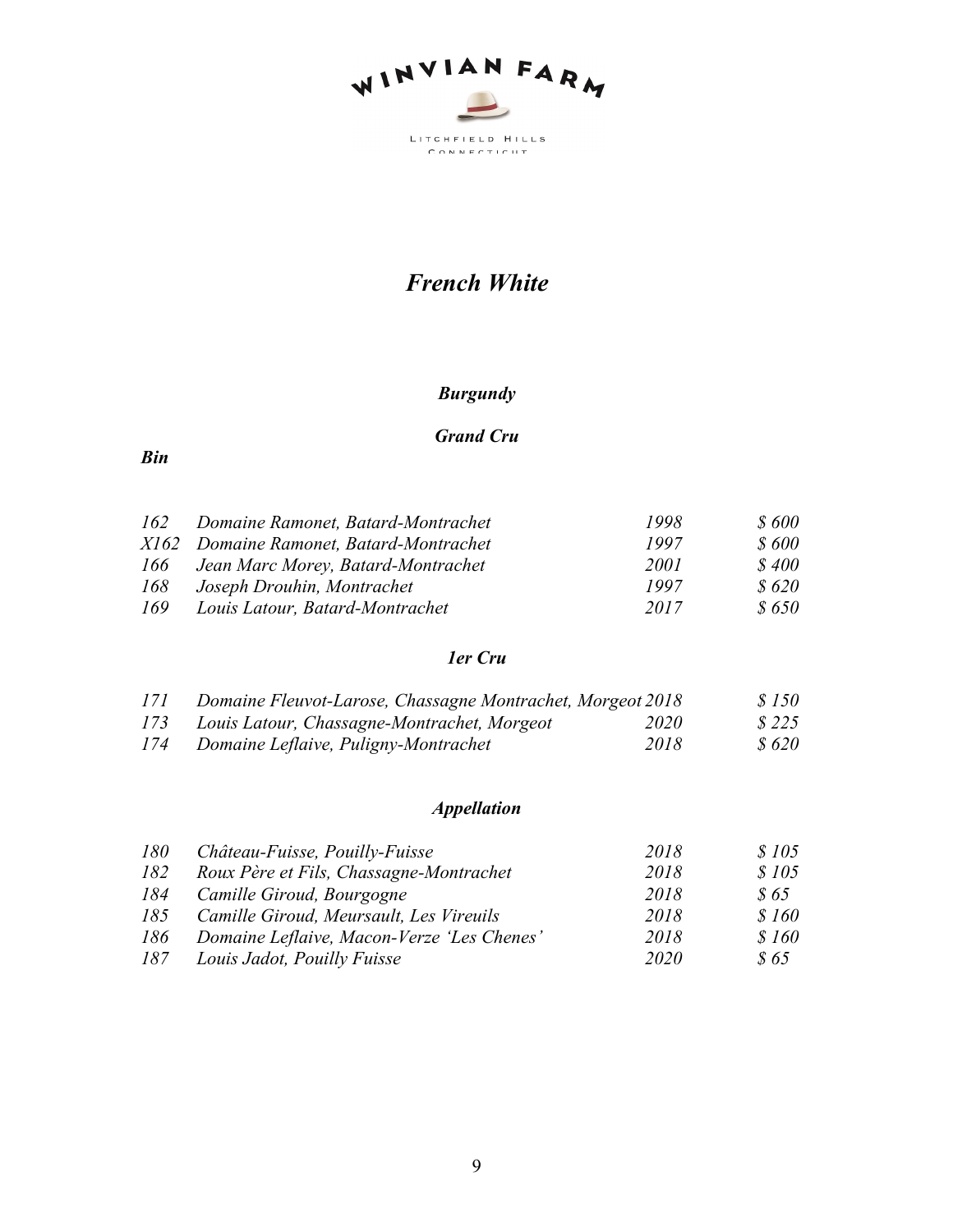

# *French White*

#### *Chablis*

#### *Bin*

| 191 | Simonnet-Febvre, 'Les Clos' Grand Cru                  | 2018 | <i>S</i> 180 |
|-----|--------------------------------------------------------|------|--------------|
| 194 | Domaine Laroche, Saint Martin, Appellation             | 2020 | S 75         |
| 195 | Domaine Laroche, 'Les Vaudevey' l <sup>er</sup> Cru    | 2019 | S 130        |
| 197 | Domaine William Fevre, 'Montmain', 1 <sup>er</sup> Cru | 2018 | S 175        |

#### *Loire*

| <i>220</i> | Henri Bourgeois, 'Les Baronnes' Sancerre        | 2019 | \$65         |
|------------|-------------------------------------------------|------|--------------|
|            | <b>Bordeaux</b>                                 |      |              |
| <i>240</i> | Clos des Lunes, Lune Blanche                    | 2017 | <i>\$ 60</i> |
| 241        | Blanc de Lynch-Bages                            | 2018 | \$180        |
| 242        | L'Esprit de Chevalier Blanc                     | 2018 | \$100        |
|            | <i><b>Alsace</b></i>                            |      |              |
| 251        | Domaine Zind Humbercht, Goldert, Gewurztraminer | 1998 | S 145        |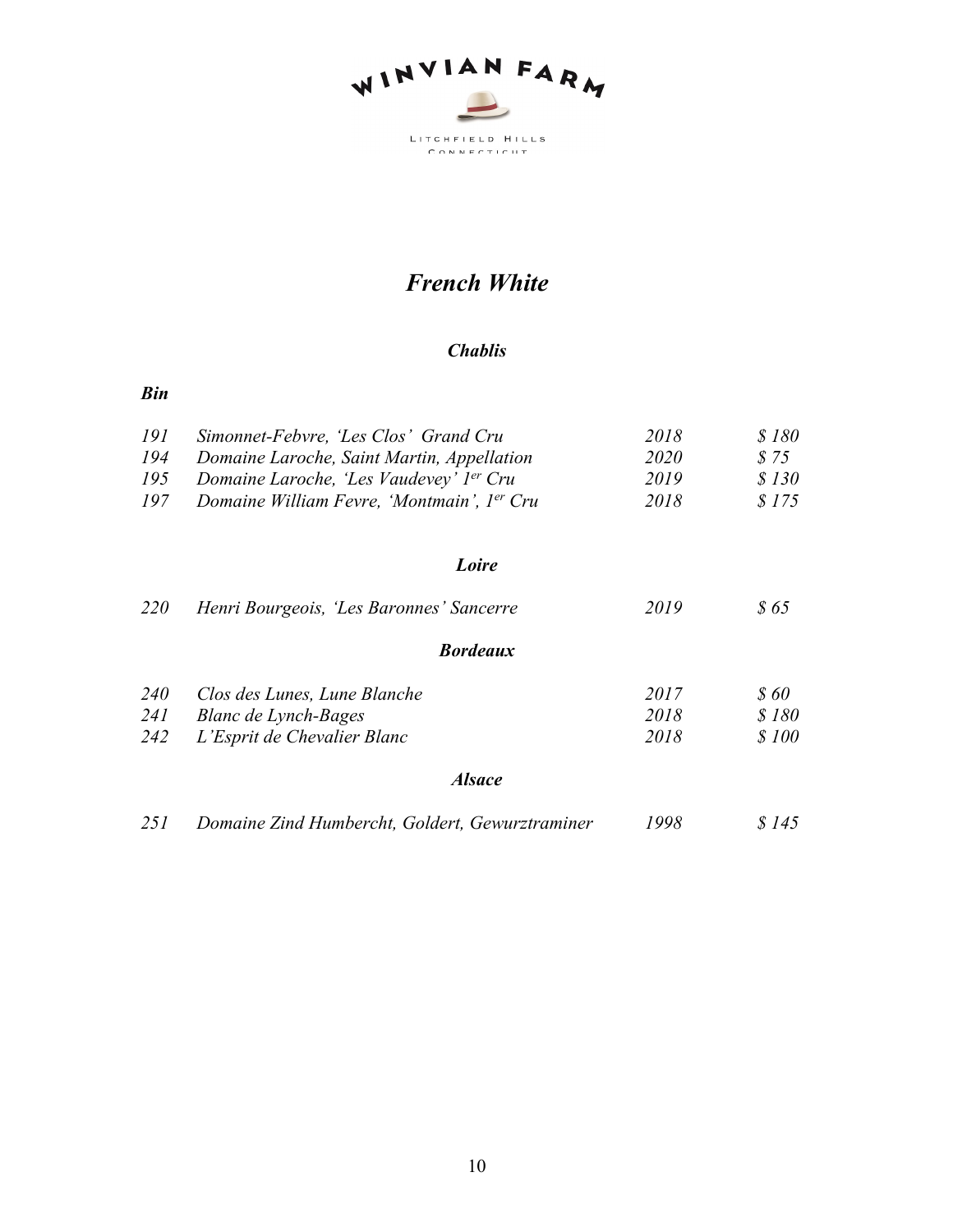

# *World Whites*

#### *Italy*

| 282 | Jermann, Vintage Tunina               | (Fruili)             | 2019 | \$150 |
|-----|---------------------------------------|----------------------|------|-------|
| 283 | Jermann, Dreams                       | (Fruili)             | 2018 | \$155 |
| 284 | Livon, BraideAlte                     | (Fruili)             | 2005 | \$145 |
| 285 | Ornellaia, Bianco                     | (Tuscany)            | 2014 | \$360 |
| 293 | Gaja, Gaia & Rey                      | (Piedmont)           | 2019 | \$550 |
| 295 | Antinori, Cervarro della Sala         | (U <sub>m</sub> bra) | 2018 | \$130 |
| 297 | Masciarelli Trebbiano "Marina Cvetic" | (Abruzzo)            | 2009 | \$135 |
| 300 | Brigaldara, Soave                     | (Veneto)             | 2020 | \$50  |
| 302 | Contessa, Pecorino                    | (Abruzzo)            | 2017 | \$50  |
| 305 | Tornatore Pietrarizzo                 | (Sicily)             | 2019 | \$80  |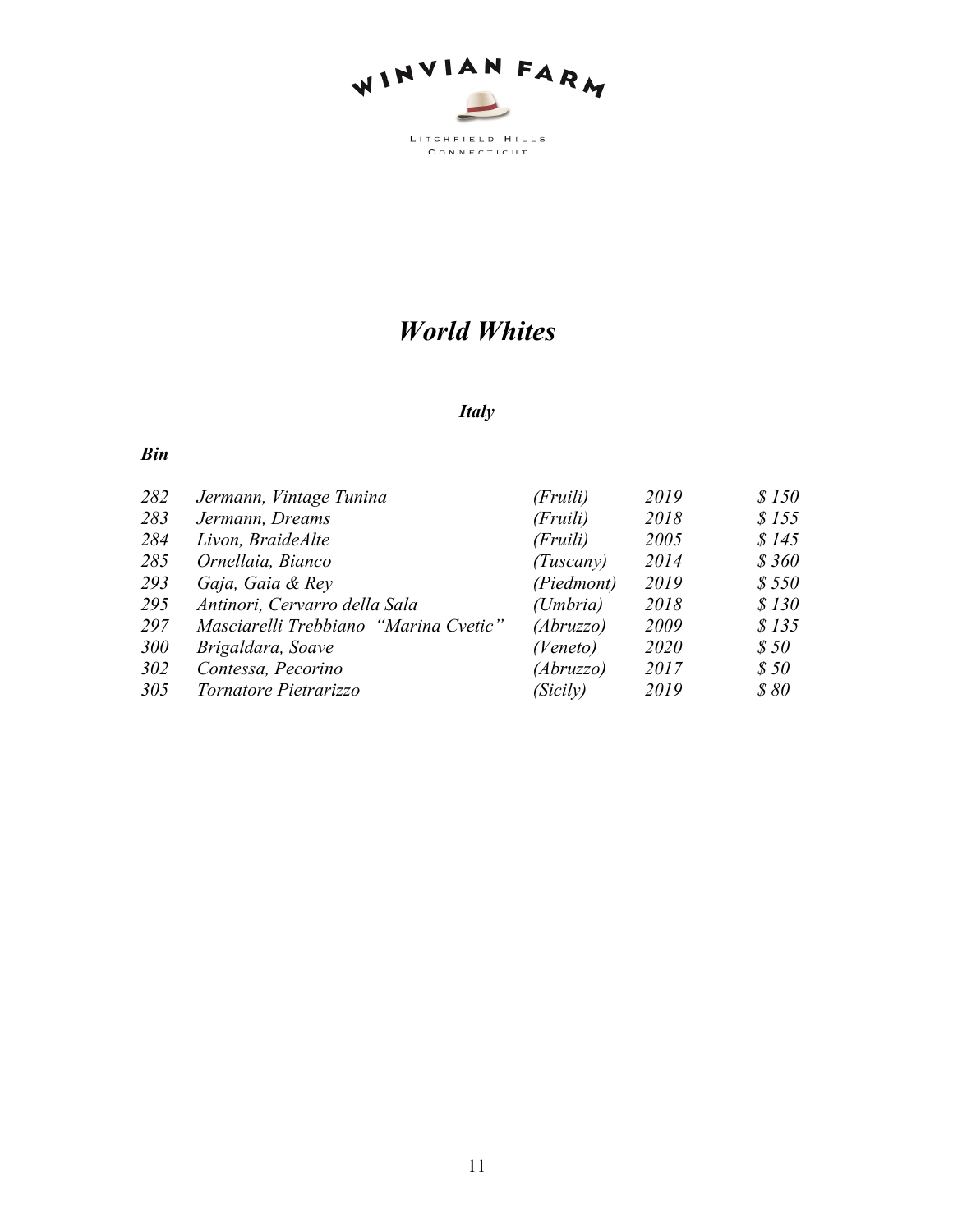

# *World Whites*

#### *Australia*

| 350        | Mollydooker, The Violinist, Verdelho (McLaren Vale) |                          | 2017 | \$65  |
|------------|-----------------------------------------------------|--------------------------|------|-------|
| 352        | Cloudburst, Chardonnay                              | (Margaret River)         | 2010 | \$250 |
|            |                                                     | New Zealand              |      |       |
| <b>360</b> | Cloudy Bay, Sauvignon Blanc                         | (Marlborough)            | 2020 | \$80  |
|            |                                                     | <b>Chile</b>             |      |       |
| <i>390</i> | Errazuriz, Chardonnay                               | (Casablanca Valley) 2009 |      | \$55  |
|            |                                                     | <i><b>Argentina</b></i>  |      |       |
| 395        | Felino, Vina Cobos, Chardonnay                      | (Mendoza)                | 2010 | \$55  |
|            |                                                     | $\mathbf{D}$             |      |       |

#### *Rosé*

| 381 | Caves D'Esclans, Whispering Angel (Cote de Provence) | 2019 | \$55 |
|-----|------------------------------------------------------|------|------|
| 382 | Peyrassol, Cuvee des Commandeurs (Cote de Provence)  | 2018 | \$50 |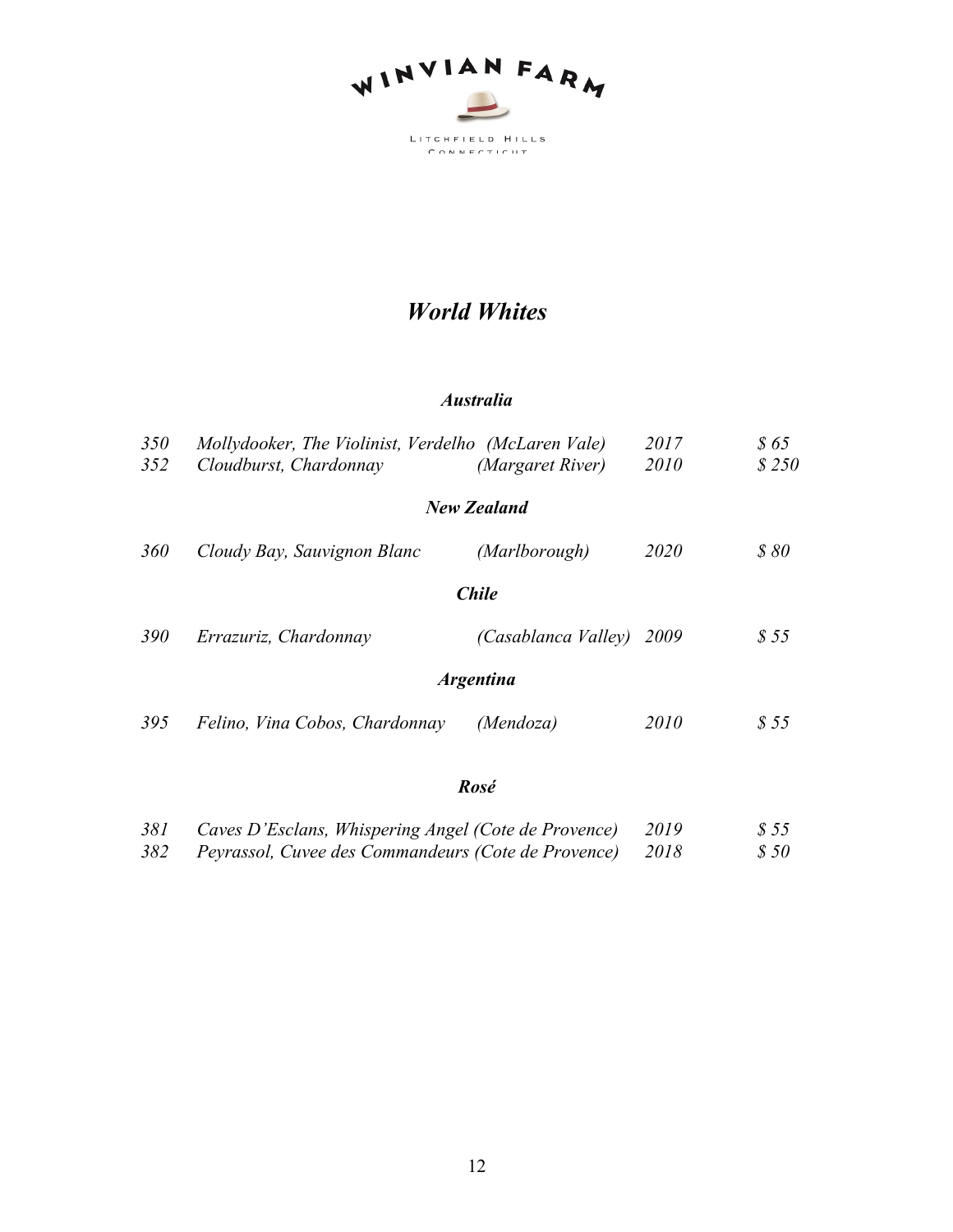

# *American Reds*

#### *Cabernet Sauvignon*

| 404         | Aurojo, Eisele Vineyard          | (Napa)                | 2008 | \$600  |
|-------------|----------------------------------|-----------------------|------|--------|
| 405         | <b>Blankiet Estate</b>           | (Napa)                | 2004 | \$500  |
| <i>X405</i> | <b>Blankiet Estate</b>           | (Napa)                | 2005 | \$560  |
| 410         | Chateau Montelena Estate         | (Napa)                | 2007 | \$400  |
| 412         | Dumol                            | (Napa)                | 2018 | \$240  |
| 413         | Dunn Vineyards                   | (Napa)                | 2017 | \$360  |
| 415         | Heitz Cellars, Martha's Vineyard | (Napa)                | 1991 | \$450  |
| <i>X415</i> | Heitz Cellars, Martha's Vineyard | (Napa)                | 1996 | \$400  |
| 416         | Hundred Acre, Kayli Morgan       | (Napa)                | 2018 | \$1100 |
| 417         | J. Davies                        | (Napa)                | 2011 | \$210  |
| 419         | Lokoya                           | (Napa)                | 2006 | \$435  |
| 421         | Memento Mori                     | (Napa)                | 2016 | \$495  |
| 424         | Pellet Estate                    | (Napa)                | 2014 | \$200  |
| 427         | <i>RouteStock</i>                | (Napa)                | 2018 | \$60   |
| 428         | Spottswoode                      | (Napa)                | 2016 | \$480  |
| 430         | Whitehall Lane                   | (Napa)                | 2019 | \$100  |
| 436         | Mount Eden Vineyard              | (Santa Cruz Mountain) | 2016 | \$200  |
| 445         | Quilceda Creek                   | (Columbia Valley)     | 2016 | \$440  |
|             |                                  |                       |      |        |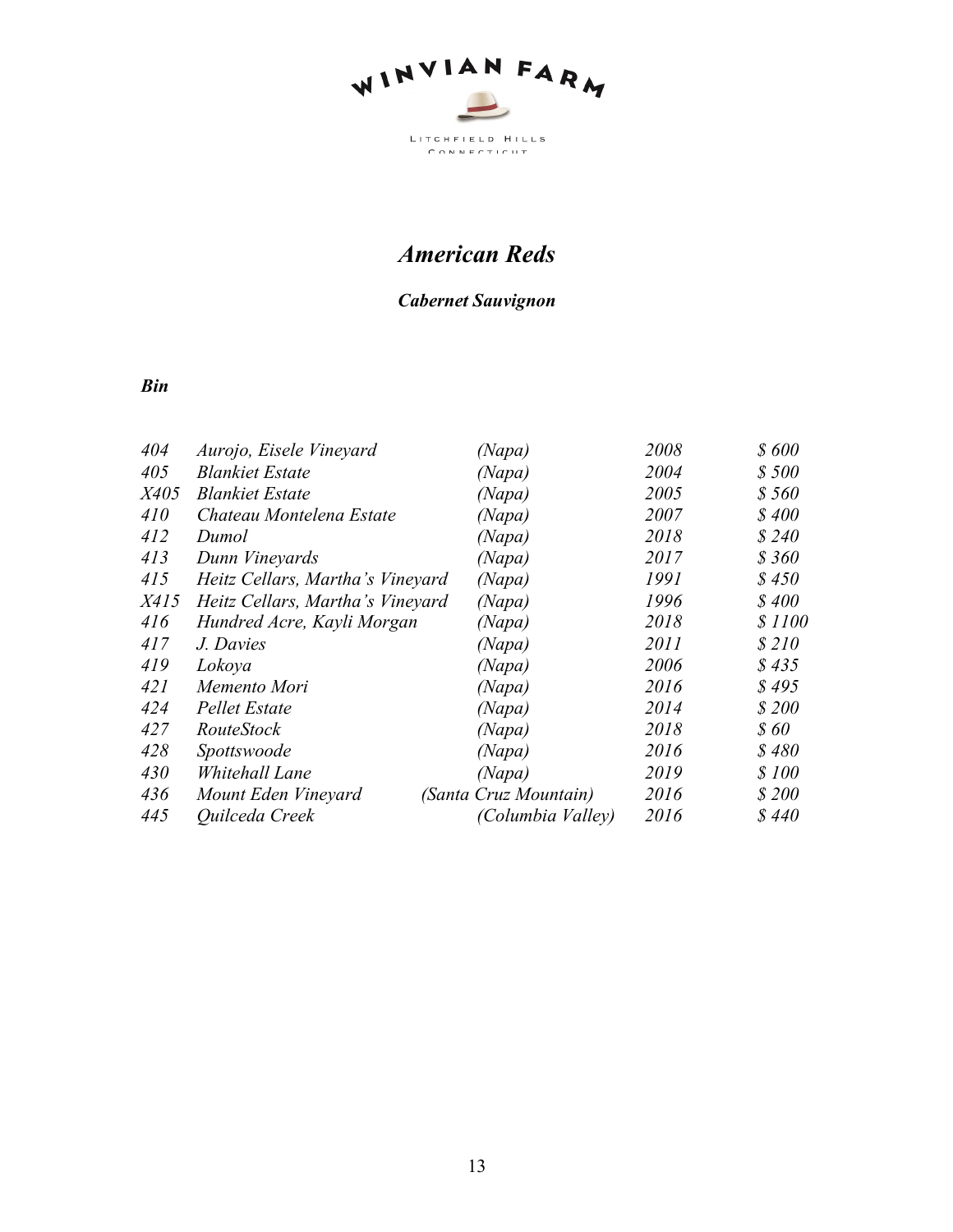

*American Reds*

#### *Bin*

## *Meritage*

| 451 | Bond, Quella                       | (Napa)            | 2009 | \$825   |
|-----|------------------------------------|-------------------|------|---------|
| 452 | Bond, St Eden                      | (Napa)            | 2008 | \$650   |
| 454 | Harlan Estate                      | (Napa)            | 2008 | \$1,700 |
| 455 | Kenzo Estate, Rindo                | (Napa)            | 2016 | \$320   |
| 457 | Opus One, Overture                 | (Napa)            | N V  | \$300   |
| 458 | Opus One                           | (Napa)            | 2011 | \$500   |
| 459 | Quintessa                          | (Napa)            | 2018 | \$450   |
| 465 | Peter Michael, Les Pavots          | (Sonoma County)   | 2009 | \$375   |
| 467 | Ridge Montebello                   | (Santa Cruz)      | 2014 | \$450   |
| 468 | <b>Blackjack Ranch, Harmonie</b>   | (Santa Barbara)   | 2005 | \$200   |
| 470 | Gloria's Old Vines, Cailin's Cuvee | (North Coast)     | 2012 | \$55    |
| 475 | Pirouette                          | (Columbia Valley) | 2016 | \$135   |

#### *Pinot Noir*

| 490 | Aubert UV-SL Vineyard                                  | (Sonoma Coast)          | 2019 | \$200 |
|-----|--------------------------------------------------------|-------------------------|------|-------|
| 493 | Arista, RRV                                            | (Sonoma County)         | 2018 | \$150 |
| 494 | Kosta Browne, RRV                                      | (Sonoma County)         | 2018 | \$300 |
| 499 | Kosta Browne                                           | (Santa Rita Hills)      | 2019 | \$150 |
| 505 | Morgan, Twelve Clones                                  | (Santa Lucia Highlands) | 2018 | \$65  |
| 520 | Ken Wright Cellars, Tanager Vineyard (Yamhill-Carlton) |                         | 2016 | \$140 |
| 521 | Ken Wright Cellars, Savoya Vineyard (Yamhill-Carton)   |                         | 2016 | \$140 |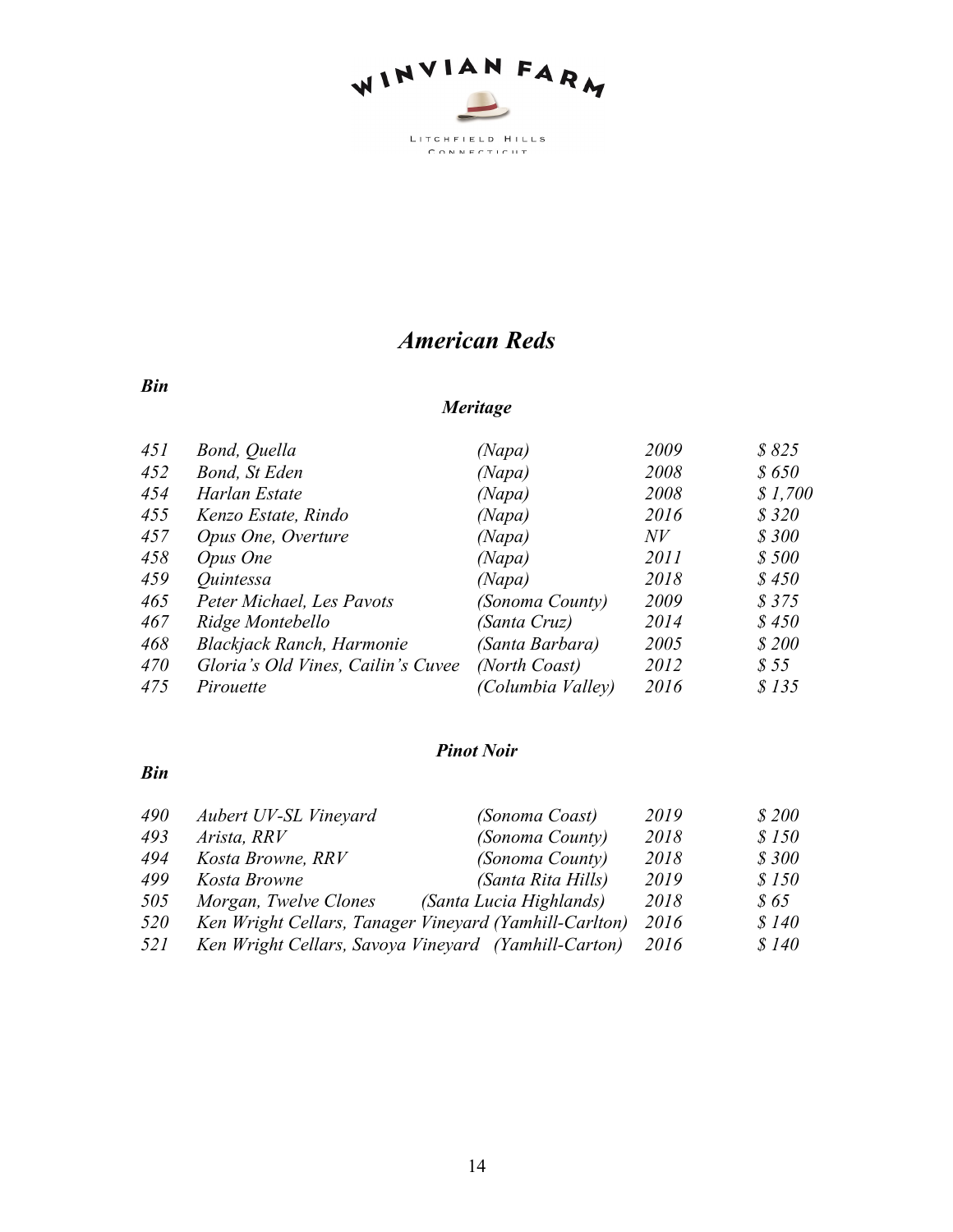# WINVIAN FARM

**French Reds** 

## *Bordeaux*

#### *Margaux*

| 600 | Château La Tour de Bessan, Appellation Contrôlé            | 2016 | S 85         |
|-----|------------------------------------------------------------|------|--------------|
| 603 | Château Giscours, Grand Cru Classé                         | 2018 | \$240        |
| 604 | Château Margaux, Pavillon Rouge, Appellation Contrôlé 2018 |      | <i>s</i> 800 |
| 605 | Château Margaux, 1 <sup>er</sup> Grand Cru Classé          | 2009 | \$3.000      |

#### *Haut-Medoc*

| 611 | Château La Cardonne, Appellation Contrôlé     | 2016 | S 65         |
|-----|-----------------------------------------------|------|--------------|
| 615 | Château Sociando-Mallet, Appellation Contrôlé | 2018 | <i>S</i> 130 |
| 616 | Château Cantemerle, Grand Cru Classé          | 2018 | \$125        |

#### *Pessac Leognan*

| 620 | L'Esprit de Chevalier, Appellation Contrôlé          | 2018        | <i>S</i> 110 |
|-----|------------------------------------------------------|-------------|--------------|
| 624 | Le Clarence de Haut-Brion, Appellation Contrôlé      | 2018        | S 540        |
| 625 | Château Haut-Brion, 1 <sup>er</sup> Grand Cru Classé | <i>2000</i> | \$1,750      |

#### *Pauillac*

| 632 | Pichon Comtesse, Reserve, Appellation Contrôlé              | 2018        | \$180   |
|-----|-------------------------------------------------------------|-------------|---------|
| 635 | Château Pichon Baron, au Baron de Pichon-Longueville        | 2018        | \$525   |
| 636 | Château Lafite Rothschild, 1 <sup>er</sup> Grand Cru Classé | <i>2000</i> | \$2,350 |
| 637 | Château Lafite Rothschild, 1er Grand Cru Classé             | 2005        | \$2,850 |
| 638 | Château Mouton Rothschild, 1er Grand Cru Classé             | 1986        | \$2.900 |
| 639 | Château Latour, 1 <sup>er</sup> Grand Cru Classé            | 2006        | \$2,000 |

#### *Bordeaux Supérieure*

| 640 | Château Lescalle, Appellation Contrôle | 2017 | S 60         |
|-----|----------------------------------------|------|--------------|
|     | <b>Pomerol</b>                         |      |              |
| 650 | Château de Sales, Appellation Contrôle | 2015 | <i>s</i> 110 |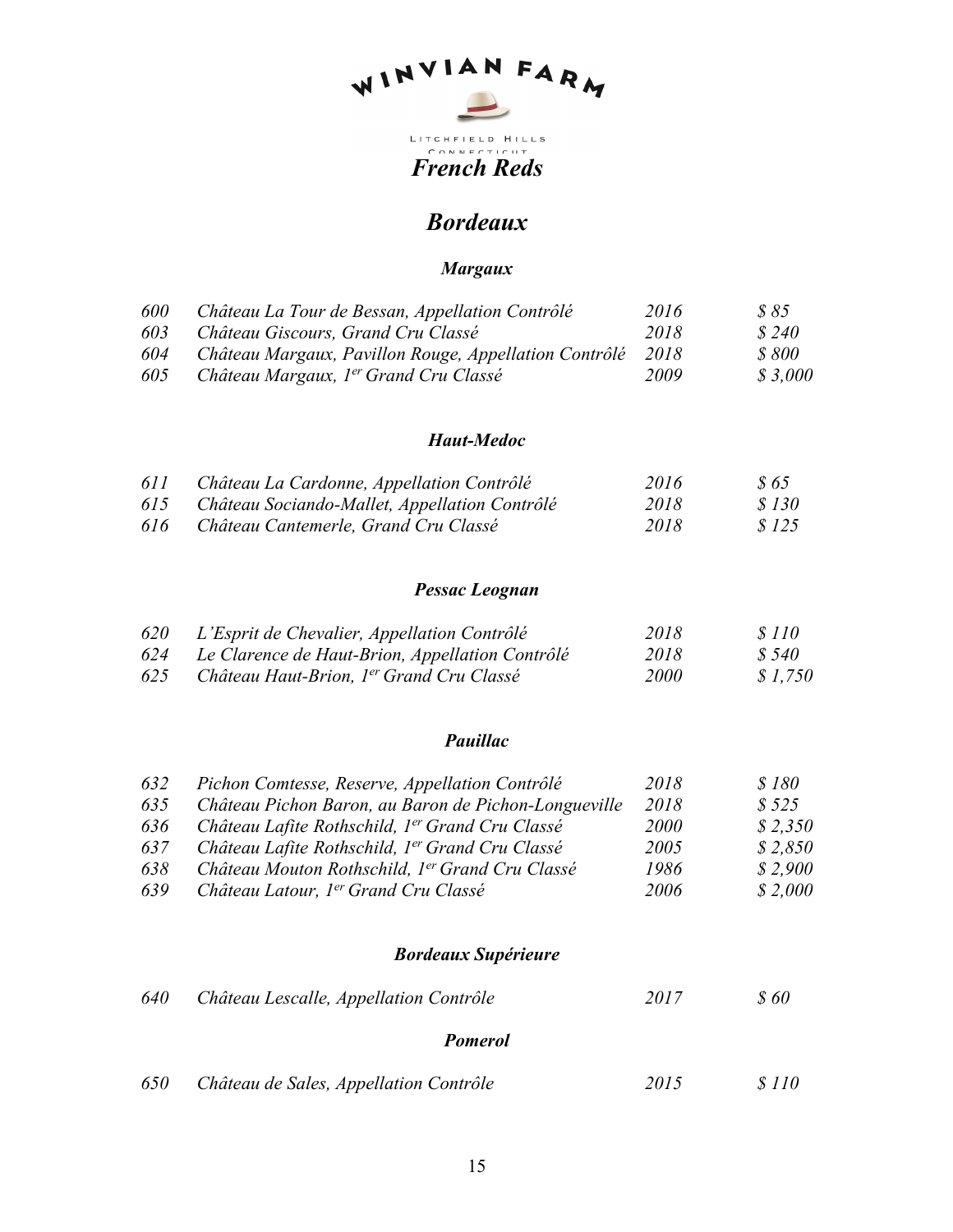# WINVIAN FARM

**French Reds** 

## *Bordeaux*

#### *St. Emilion*

| 663 | Petit-Figeac, Grand Cru Classé                          | 2018 | S 190   |
|-----|---------------------------------------------------------|------|---------|
| 667 | Château Trotte Vielle, 1 <sup>er</sup> Grand Cru Classé | 2015 | \$390   |
| 668 | Château Cheval Blanc, 1 <sup>er</sup> Grand Cru Classé  | 2009 | \$3.000 |
| 669 | Château Angelus, 1 <sup>er</sup> Grand Cru Classé       | 2018 | \$1.550 |

#### *St. Estephe*

| 680 | Château Lilian Ladouys, Appellation Contrôlé | 2008 | 885     |
|-----|----------------------------------------------|------|---------|
| 685 | Château Montrose, Grand Cru Classé           | 2018 | \$700   |
| 686 | Château Cos D'Estournel, Grand Cru Classé    | 2003 | \$1.000 |

#### *St. Julien*

| 698 | Le Petit Ducru de Ducru Beaucaillou, Appellation Contrôlé 2018 |      | \$110 |
|-----|----------------------------------------------------------------|------|-------|
| 699 | Château Ducru Beaucaillou, Grand Cru Classé                    | 2003 | \$700 |

# *Burgundy*

## *Grand Cru*

| 700 | Bouchard Père et Fils, Bonnes-Mares     | 2018        | \$1,300 |
|-----|-----------------------------------------|-------------|---------|
| 701 | Bouchard Père et Fils, Le Corton        | 2018        | \$330   |
| 702 | Domaine Comte George de Vogue, Musigny  | 2012        | \$2,950 |
| 703 | Joseph Drouhin, Clos de Vougeot         | 2015        | \$525   |
| 704 | Romanèe Conti, Romanée St. Vivant       | <i>2010</i> | \$3,400 |
|     | X704 Romanèe Conti, Romanée St. Vivant  | 2011        | \$3,200 |
|     | XX704 Romanèe Conti, Romanée St. Vivant | 2012        | \$3,000 |
|     | 707 Romanèe Conti, Richebourg           | 2014        | \$3,000 |
| 708 | Romanèe Conti, Latache                  | 2016        | \$3,500 |

#### *1er Cru*

| 732 | Bouchard Père et Fils, Clos de la Mousse       | 2018 | 8185  |
|-----|------------------------------------------------|------|-------|
| 733 | Bouchard Père et Fils, Vigne de L'Enfant Jesus | 2018 | S 360 |
| 736 | Comte Armand, Auxey-Duresses                   | 2018 | S 175 |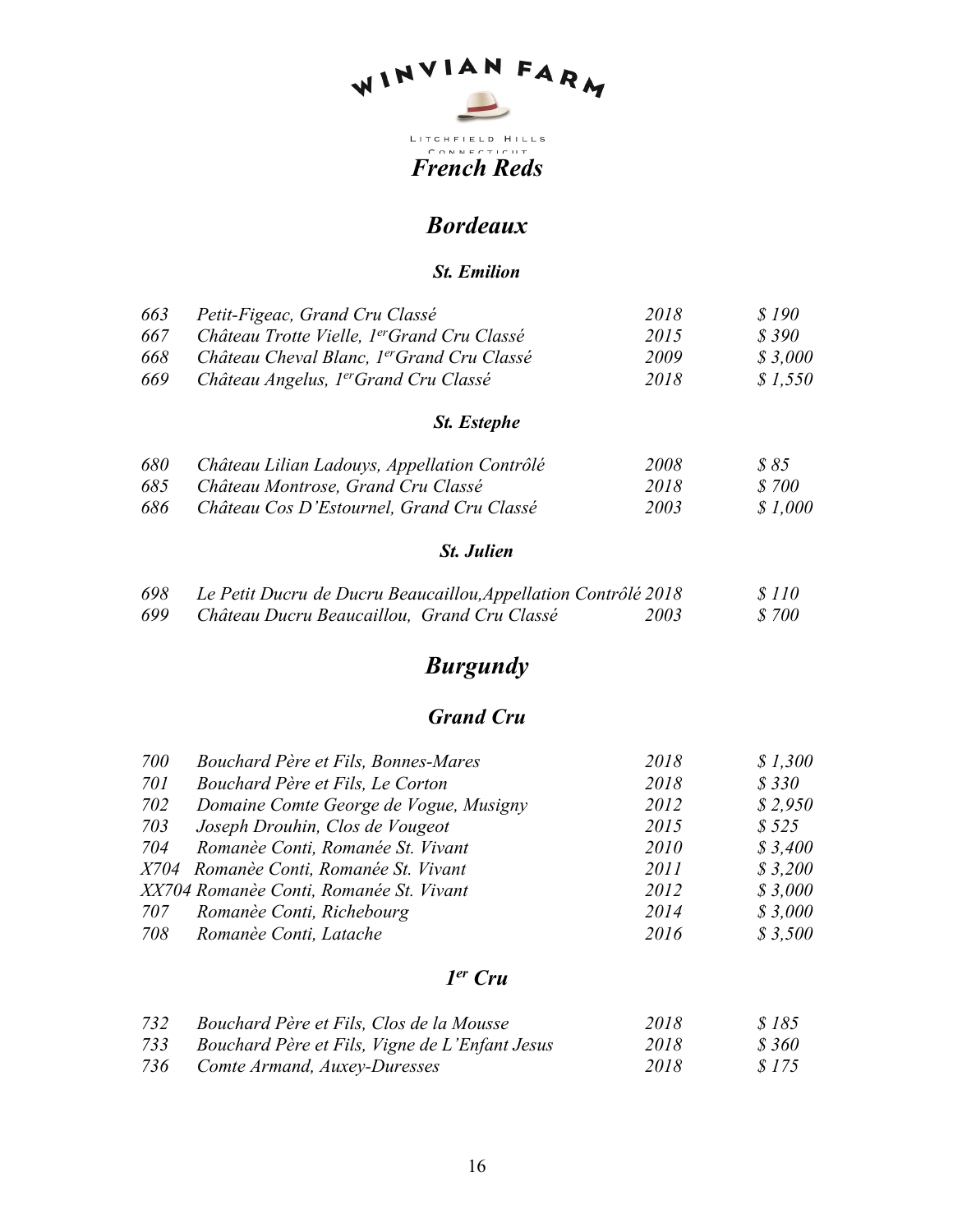

# *Burgundy*

# *Appellation*

| 740 | Joseph Drouhin, Nuits-Saint-Georges      | 2018 | \$180 |
|-----|------------------------------------------|------|-------|
| 741 | Domaine Forey, Nuits-Saint-Georges       | 2013 | \$200 |
| 752 | Joseph Drouhin, Aloxe-Corton             | 2018 | \$155 |
| 753 | Joseph Drouhin, Volnay                   | 2018 | \$155 |
| 754 | Bouchard Père et Fils, Santenay          | 2018 | \$95  |
| 755 | Bouchard Père et Fils, Chambolle-Musigny | 2018 | \$210 |
| 756 | Bouchard Père et Fils, Vosne-Romanée     | 2018 | \$230 |

# *Saint-Chinian-Roquebrun*

| 765 Cave de Roquebrun, La Grange des Combes | 2015 | \$75 |
|---------------------------------------------|------|------|
|                                             |      |      |

## *Rhône*

| 771 | Brotte, Gigondas, La Marasque                      | 2018 | 865  |
|-----|----------------------------------------------------|------|------|
|     | 772 E. Guigal, Gigondas                            | 2018 | 880  |
| 775 | Brotte, Chateauneuf du Pape, Les Hauts de Barville | 2018 | S 85 |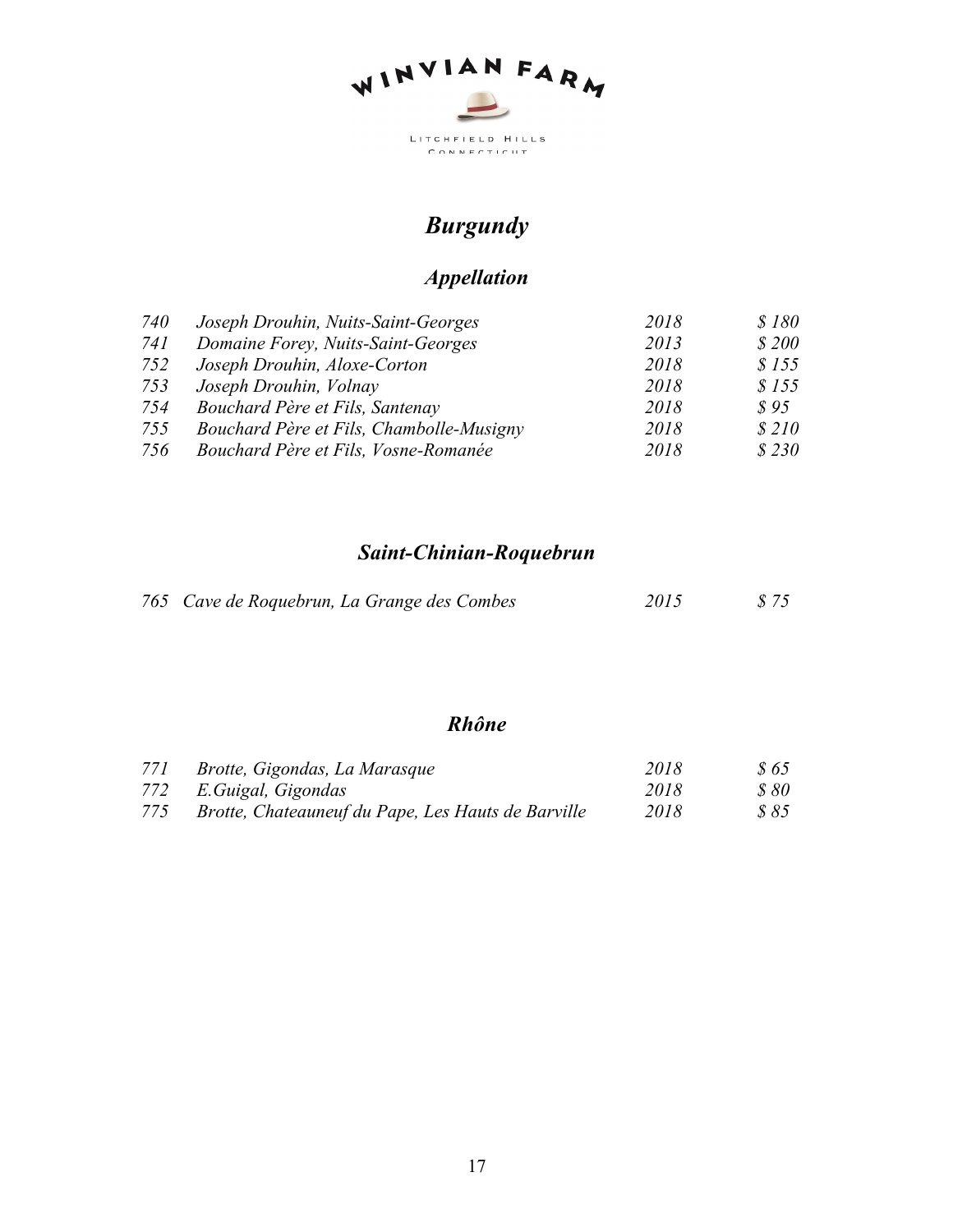

# *Italian Reds*

#### *Tuscany*

| 802 | Villa Calcinaia, Vigna Bastignano, Chianti Classico | 2016 | \$150  |
|-----|-----------------------------------------------------|------|--------|
| 803 | Fontodi, Chianti Classico                           | 2017 | \$120  |
| 805 | Argentiera, Bolgheri Superiore                      | 2018 | \$200  |
| 806 | Antinori, Il Bruciato                               | 2018 | \$85   |
| 808 | Antinori, Solaia                                    | 2012 | \$630  |
| 809 | Valadorma di Arcanum                                | 2008 | \$165  |
| 815 | Fattoria Montellori, Salamartano                    | 1999 | \$165  |
| 816 | G.A. Rossi di Medelana, Lupicaia                    | 2003 | \$315  |
| 819 | Tenuta San Guido, Sassicaia                         | 2017 | \$500  |
| 821 | Tenuta dell'Ornellaia, Ornellaia                    | 2014 | \$425  |
| 822 | Flaccianello                                        | 2014 | \$360  |
| 823 | Casanova di Neri, Tenuta Nuova                      | 2015 | \$270  |
| 824 | Ciacci Piccolomini, Brunello di Montalcino          | 2012 | \$310  |
| 825 | Tenuta Luce, Brunello di Montalcino                 | 2016 | \$300  |
| 827 | Canalicchio di Sopra, Rosso di Montalcino           | 2018 | \$110  |
| 828 | Canalicchio di Sopra, Brunelllo di Montalcino       | 2014 | \$200  |
| 830 | Molino di Sant' Antimo, Brunello di Montalcino      | 2015 | \$200  |
| 833 | Valdicava, Brunello di Montalcino                   | 2013 | \$280  |
| 838 | Biondi Santi Brunello di Montalcino Riserva         | 1999 | \$1400 |
| 839 | Biondi Santi Brunello di Montalcino Riserva         | 2004 | \$1100 |
|     |                                                     |      |        |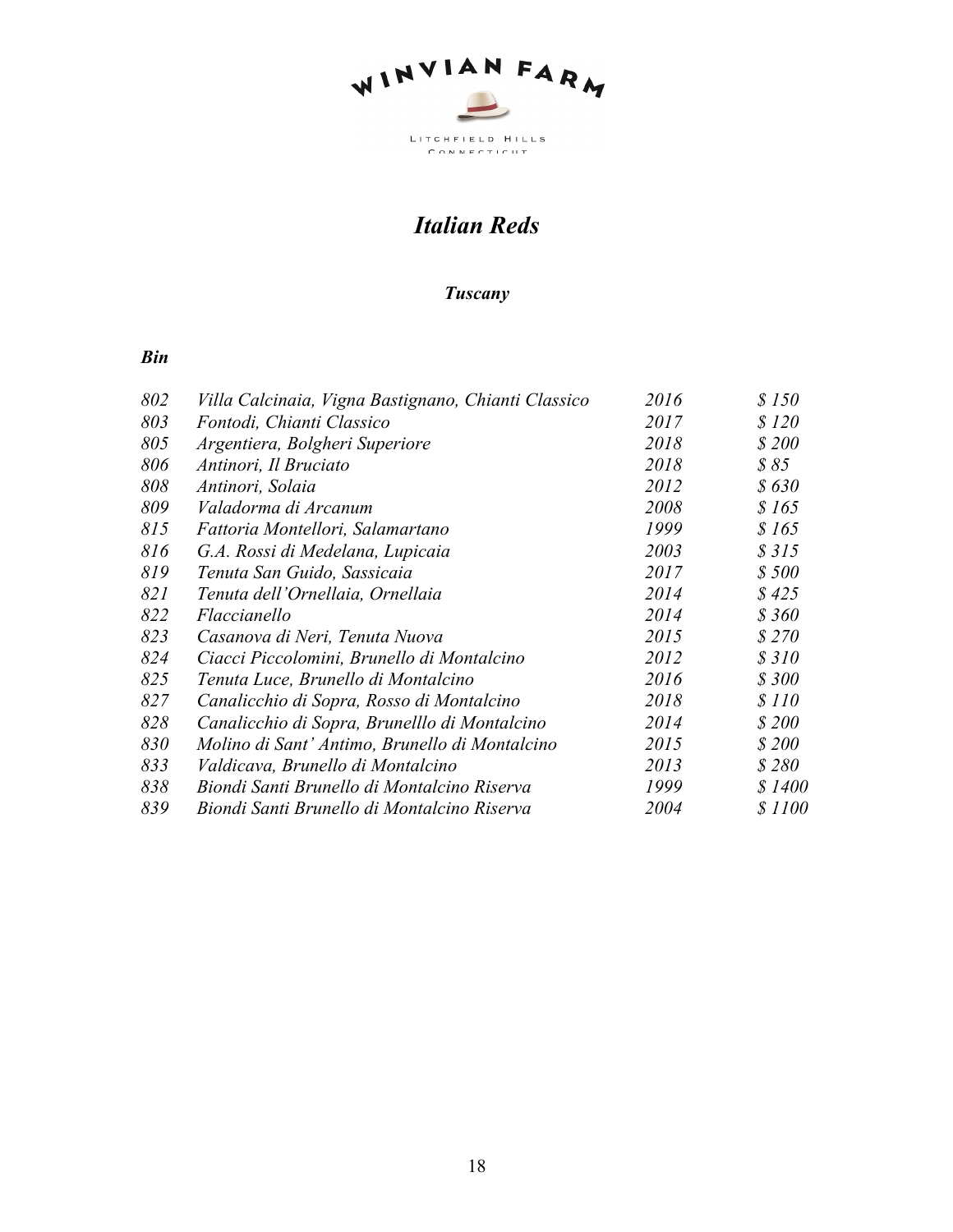

# *Italian Reds*

#### *Piedmont*

| 860 | Gaja, Sperss                  | 2011 | <i>8650</i> |
|-----|-------------------------------|------|-------------|
| 870 | Ceretto, Barolo, Brunate      | 2015 | \$330       |
|     | 871 Ceretto Barolo, Prapo     | 2015 | \$330       |
|     | 874 Pio Cesare, Barolo Ornato | 2016 | \$330       |
|     | 875 Pelissero, Barbaresco     | 2016 | \$125       |

## *Other Regions*

| 890 | Dal Forno Romano, Valpolicella Superiore (Veneto)   |              | 2013 | \$225        |
|-----|-----------------------------------------------------|--------------|------|--------------|
| 891 | Monte Faustino, Amarone della Valpolicella (Veneto) |              | 2008 | \$190        |
| 893 | Quintarelli, Primofiore                             | (Veneto)     | 2010 | \$155        |
| 895 | LePreare, Lastone                                   | (Veneto)     | 2012 | \$55         |
| 900 | Contessa, Montepulciano D'Abruzzo                   | (Abruzzo)    | 2018 | <i>\$ 60</i> |
| 905 | Antico Broilo, Schioppettino                        | (Friuli)     | 2005 | \$100        |
| 906 | Jermann, Red Angel                                  | (Fruili)     | 2010 | \$85         |
| 911 | Cantine del Notaio, Il Sigillo                      | (Basilicata) | 2009 | \$200        |
| 914 | Taurino Patriglione                                 | (Puglia)     | 1999 | \$200        |
| 915 | Tornatore Pietrarizzo                               | (Sicily)     | 2016 | \$80         |
| 916 | Donna Fugata, Fragore                               | (Sicily)     | 2016 | \$190        |
| 919 | CaBianche, La Tena, Valtellina Superiore            | (Lombardy)   | 2015 | \$50         |
| 920 | Conte Vistarino, Costa del Nero                     | (Lombardy)   | 2013 | \$60         |
| 922 | Guastaferro, Memini Irpina Agliacico                | (Campagna)   | 2017 | \$80         |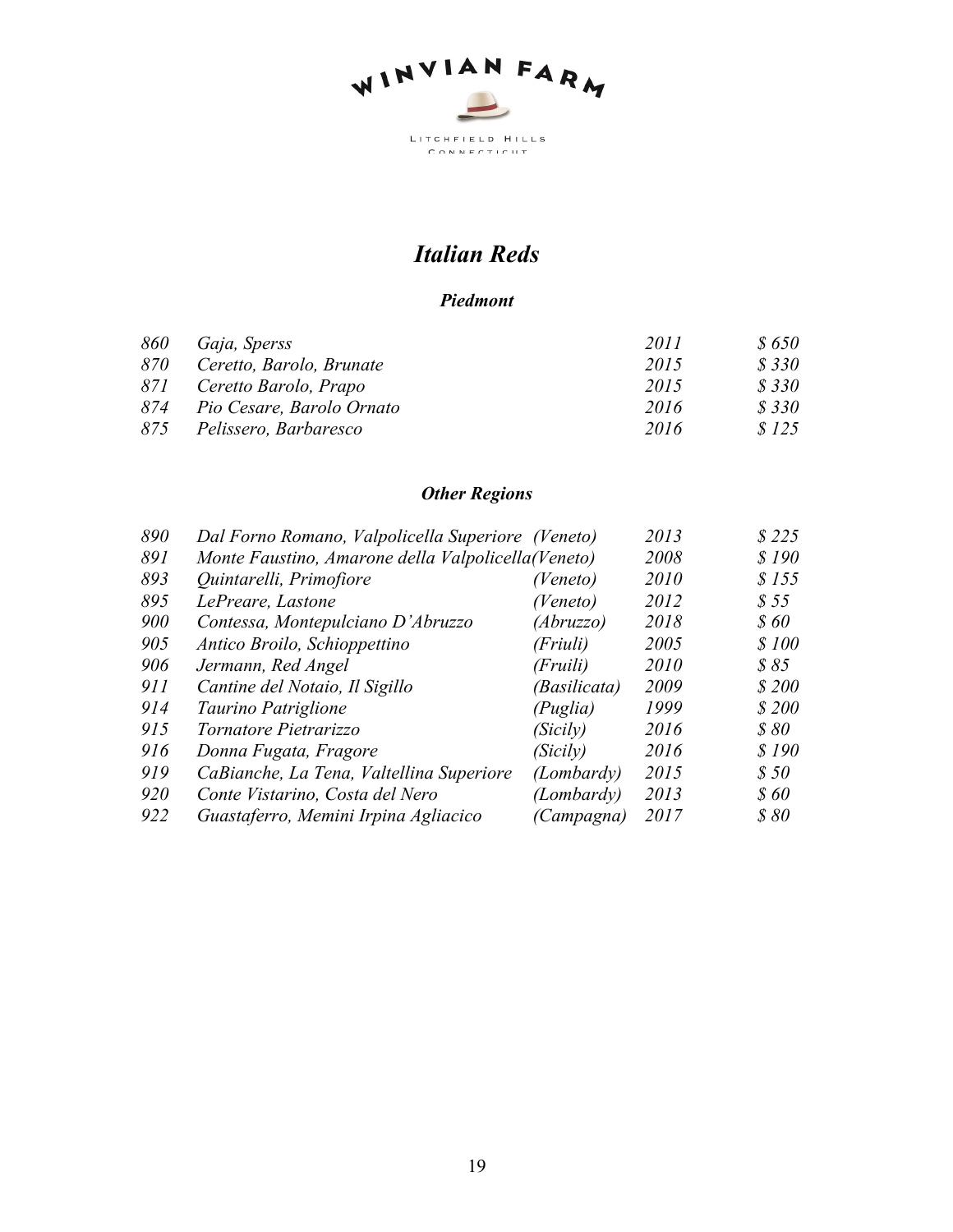

## *World Reds*

*Spain*

#### *Bin*

| 940 | Arrels de Clos Pissarra, Grenacha (Montsant) |        | 2010 | <i>S</i> 65 |
|-----|----------------------------------------------|--------|------|-------------|
| 941 | Rejadorada, Tinto Roble                      | (Toro) | 2017 | <i>S</i> 50 |
| 942 | Numanthia, Valdefinjas                       | (Toro) | 2011 | \$480       |
| 944 | Numanthia, Termanthia                        | (Toro) | 2003 | \$450       |

#### *Argentina*

| 980 | Escorihuela 1884 | (Valle de Uco-Pantagonia) | 2018 | \$65 |
|-----|------------------|---------------------------|------|------|
|-----|------------------|---------------------------|------|------|

#### *Chile*

|     | 993 Los Vascos, Le Dix | (Colchagua Valley) 2012 | \$145 |
|-----|------------------------|-------------------------|-------|
| 994 | Vik                    | (Cachapoal Valley) 2010 | \$300 |

#### *Australia*

| 1011 Robert Oatley, G-18, Grenache                        | (McLaren Vale)   | 2018 | \$60         |
|-----------------------------------------------------------|------------------|------|--------------|
| 1013 Mollydooker, Velvet Glove                            | (McLaren Vale)   | 2017 | \$420        |
| 1014 Mollydooker, Carnival of Love, Shiraz (McLaren Vale) |                  | 2018 | \$180        |
| 1016 Robert Oatley, Cabernet Sauvignon (Margaret River)   |                  | 2017 | <i>\$ 60</i> |
| 1017 Cloudburst, Cabernet Sauvignon                       | (Margaret River) | 2010 | \$250        |
| 1018 Cape Mentelle, Cabernet Sauvignon (Margaret River)   |                  | 2015 | \$180        |